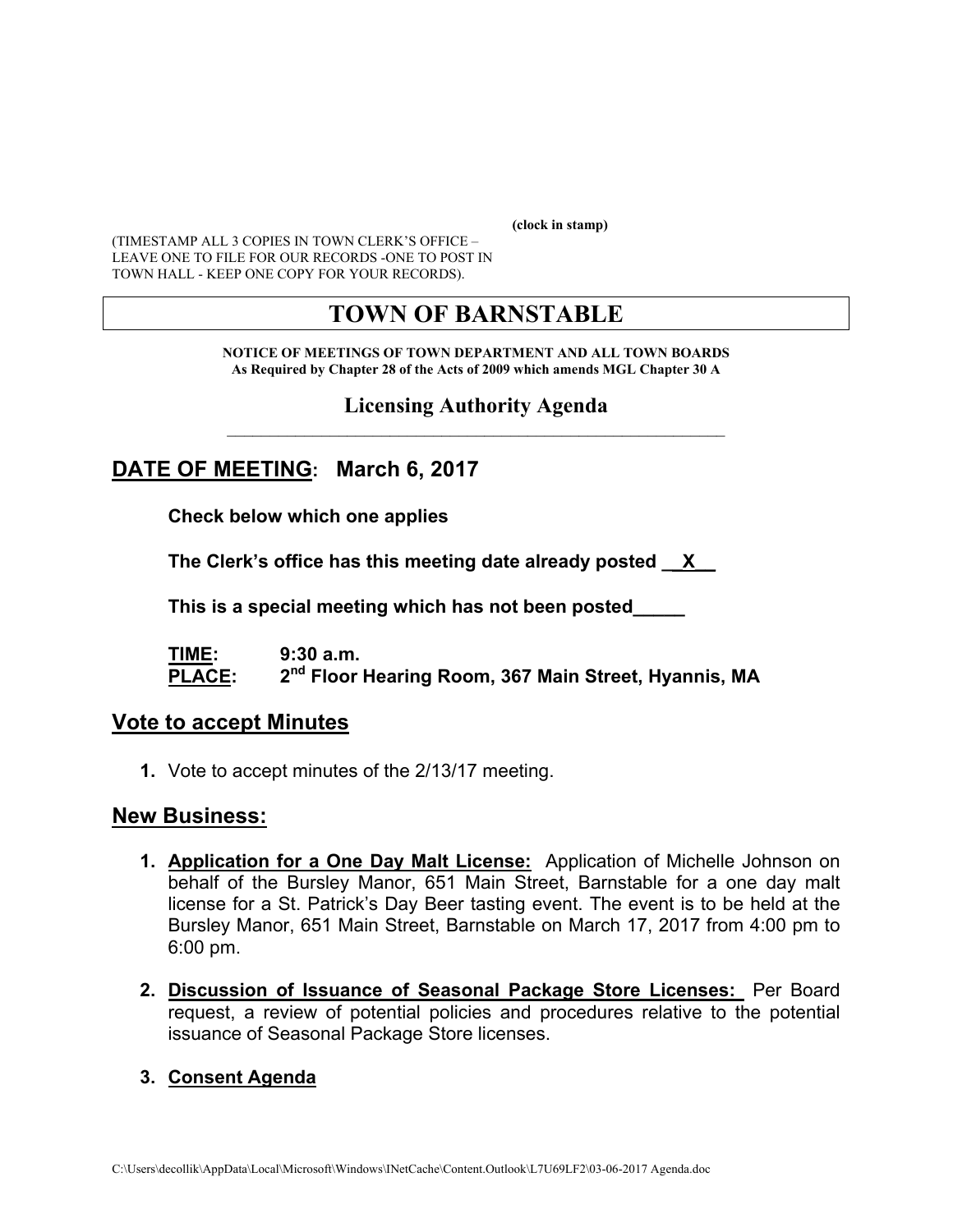## **Public Hearings:**

- **1. Application to Amend Hours of a Seasonal Common Victualler License:** Application of Barnacle Enterprises Inc., d/b/a The Barnacle, 974 Craigville Beach Rd., Centerville to amend the business hours on its Seasonal Common Victualler License to 8 am to 9 pm from 11 am to 9 pm; daily.
- **2. Application for a new Annual Common Victualler License:** Application of The Pineapple Caper LLC., d/b/a Pineapple Caper Cafe, 21 Wianno Ave., Osterville, Tammy Russell, Manager, for a new Annual Common Victualler license. Hours of operation will be 7:00 am to 3:00 pm daily. There will be 22 interior seats only as approved by the Building Commissioner on 2-9-17.
- **3. Application for a new Annual Fortune Teller License:** Application of David Eli d/b/a Hyannis Psychic Readings, 26 Pearl Street, Hyannis, David Eli, Manager, for a New Annual Fortune Teller's License, to be operated Monday through Friday 10 am to 10 pm and Saturday-Sunday 9 am to 10 pm.

#### **4. Application for a new Annual All Alcohol Common Victualler License and Live and Non-Live Entertainment Licenses:**

a) Application has been filed by The Tavern on the Fairway LLC., William T Hensley manager, d/b/a Tavern on the Green located at 1460 Route 149, Marstons Mills, for a new Annual All Alcohol Common Victualler, and annual Non-Live Entertainment Licenses. Beverage Cart will also service the golf course.

Description of Premise: 155 Acre golf course, two story building with two floors to be licensed consisting of kitchen, dining room, bar and deck. Total seating of 136; seating to include 40 interior seats, 48 exterior seats on main floor and 48 interior basement level seats with 2 employees all approved by the Building Commissioner on 2/3/17.

Hours of Alcohol service are: 8:00 AM to 12:45 AM Monday – Saturday; Sunday 10:00 AM – Midnight.

Non-Live Entertainment to include: 3 televisions and recorded music below conversation level. Hours of Non-Live Entertainment: 10:00 AM – Midnight.

b) **Application for (5) One Day Beer and Wine Licenses;** Application of WT Hensley on behalf of Tavern on the Fairway LLC, 1460 Route 149, Marstons Mills for five one day beer and wine licenses to be held at the Olde Barnstable Fairgrounds Golf Course, Tavern on the Green Restaurant, 1460 Route 149, Marstons Mills . Event dates are 3/16, 4/8, 4/13, 4/15 and 4/20/17. This is in support of golf course events.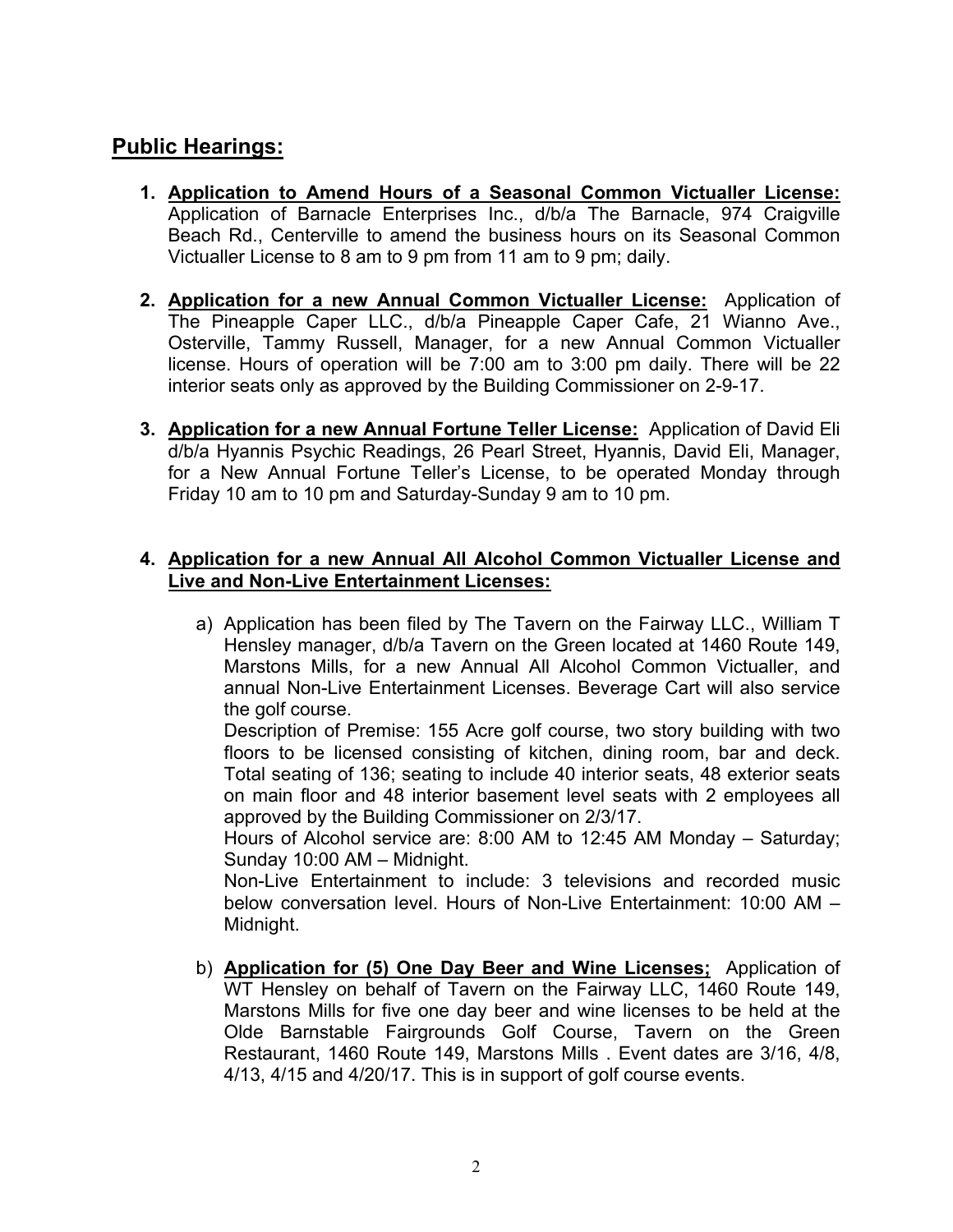**5. Application for a new Seasonal All Alcohol Common Victualler Licenses and Live and Non-Live Licenses:** Application has been filed for a new Seasonal All Alcohol Common Victualler License and Non-Live Entertainment Licenses for CRAC, Inc. d/b/a Chart Room at Crosby's, Thomas J Gordon Jr. ,manager, 330 West Bay Rd, Osterville.

Description of Premise: First floor of 3 story wood frame building. One front Entrance/Exit. Two side Entrances/exits, 1500 sq. ft. open area, bar seating, 400 sq. ft. storage area, 100 sq. ft. walk in refrigerator and dry storage shed in Northwest side; 420 +/- sq. ft. patio/deck/outdoor area. 49 total seats with 2 scenarios as follows: Scenario 1: Bar seats -12, table seats – 24, and 13 outdoor seats with 14 standees and 15 employees. Scenario 2: Bar Seats - 12, table seats - 32 and outdoor seats – 5 with 5 standees and 15 employees. All approved by the Building Commissioner on 2/6/17.

Hours of alcohol sales: 11 AM – 12:30 AM Daily.

Non-Live Entertainment to include: 2 televisions; hours of entertainment 11:00 am -12:30 pm daily.

#### **6. Application for a new Seasonal Wine & Malt Retail Package Store:**

Application has been filed by Food Port International Market Inc. d/b/a Food Port International Market, 338 Main St., Hyannis for a new Seasonal Wine and Malt Retail Package Store license. Fredy Chavez, manager.

Description of Premise: Main floor 3 rooms, 2 entrances/exits; main entrance located on Main Street. 12 ft. x 11 ft. room for liquor display located at furthest corner of store, away from entrances/exits. Back room 18 ft. x 24 ft. used as a work room including utility closet, hallway and stairs to basement of approximately 2200 sq. ft. with two 10 ft. x 6 ft. restrooms and a large 35 ft. x 24 ft. storage area for food and liquor.

Hours of Alcohol sales: Weekdays 9:00 AM to 10:00 PM and Sunday 11:00 AM to 6:00 PM.

**7. Application for a new Seasonal All Alcohol Package Store:** Application has been filed by Cotuit Grocery d/b/a Cotuit Fresh Market, 737 Main St., Cotuit for a new Seasonal All Alcohol Retail Package Store license. Steven Gould, manager. Description of Premise: Wood frame 3 story building with 3600 sq. feet on ground floor with two exterior exits. All liquor display and storage in one area of 790 sq. feet as approved by the Building Commissioner. 50 ml. bottles (NIPS) will not be sold on premise at any time.

Hours of Alcohol sales: Monday through Saturday 8:00 AM to 8:00 PM and Sunday 10:00 AM to 8:00 PM. \*\*\*Continued form 1/23/17 Hearing\*\*\*

## **Old Business:**

**1. 2017 Lodging House License Renewal Discussion:** Embassy Inn, 98 High School Road, Hyannis, MA. 02601.

\*\*\*\*Continued from 2/13/17 Hearing\*\*\*\*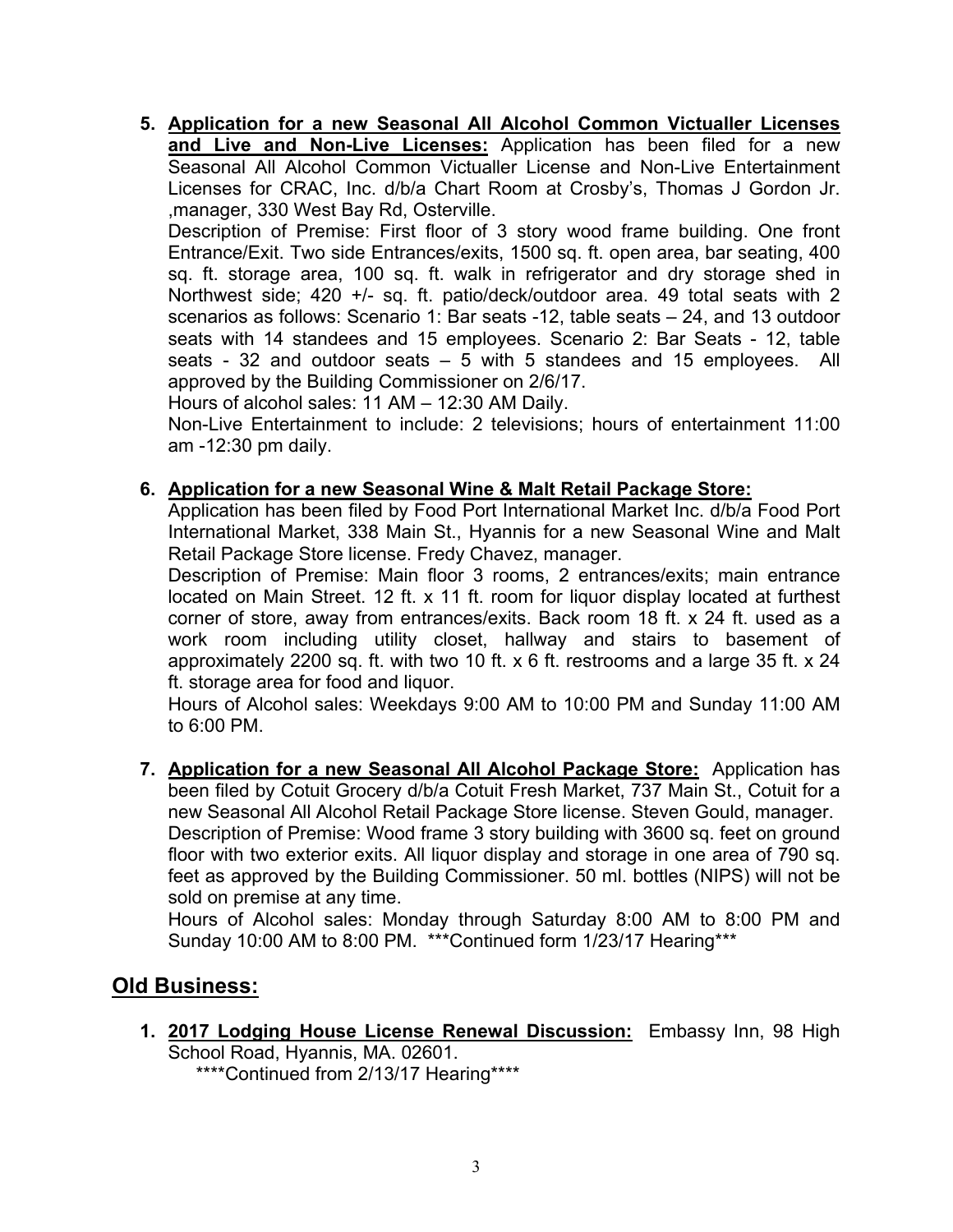## **Show Cause Hearing:**

**1. Show Cause Hearing for an All Alcohol Common Victualler License:** The Barnstable Licensing Authority will hold a Show Cause Hearing to consider violations of Section § 502-1r. Alcoholic Beverages General Provisions of the Town of Barnstable Code, for the sale or delivery of an alcoholic beverage to a person under 21 years of age by Pacific Bay, Inc., d/b/a Tiki Port Restaurant, Wai Fai Mah, Manager, 720 Route 132, Hyannis. **\*\*\*\*Postponed until 3/20/17 Hearing\*\*\*\***

## **Licensing Division Updates**

- **1. Licensing Department updates**
- **2. Police Department updates**

### **Executive Session:**

The Licensing Authority may vote to enter into executive session pursuant to G. L. c. 30A s. 21(a)(3) to discuss strategy with respect to the following litigation if the chair declares that discussion in an open meeting may have a detrimental effect on the litigating position of the Authority.

**1. Review of ABCC Appeal:** New England Clambake Inc. d/b/a Wimpy's, 752 Main St., Osterville, Ma. Daniele Siscoe, Manager.

Release of Executive Session Minutes, if any (0).And any other new business to come before the Licensing Authority.

• **Matters not reasonably anticipated by the Chair**

**The list of matters, are those reasonably anticipated by the president/chair, which may be discussed at the meeting. Not all items listed may in fact be discussed and other items not listed may in fact be discussed and other items not listed may also be brought up for discussion to the extent permitted by law. It is possible that if it so votes, the sub-committee may go into executive session. For your information the section of the M.G.L. that pertains to postings of meetings is as follows: Except in an emergency, in addition to any notice otherwise required by law, a public body shall post notice of every meeting at least 48 hours prior to such meeting, excluding Saturdays, Sundays and legal holidays. In an emergency, a public body shall post notice as soon as reasonably possible prior to such meeting. Notice shall be printed in a legible, easily understandable format and shall contain: the date, time and place of such meeting and a listing of topics that the chair reasonably anticipates will be discussed at the meeting. Meetings of a local public body, notice shall be filed with the municipal clerk, and posted in a manner conspicuously visible to the public at all hours in**